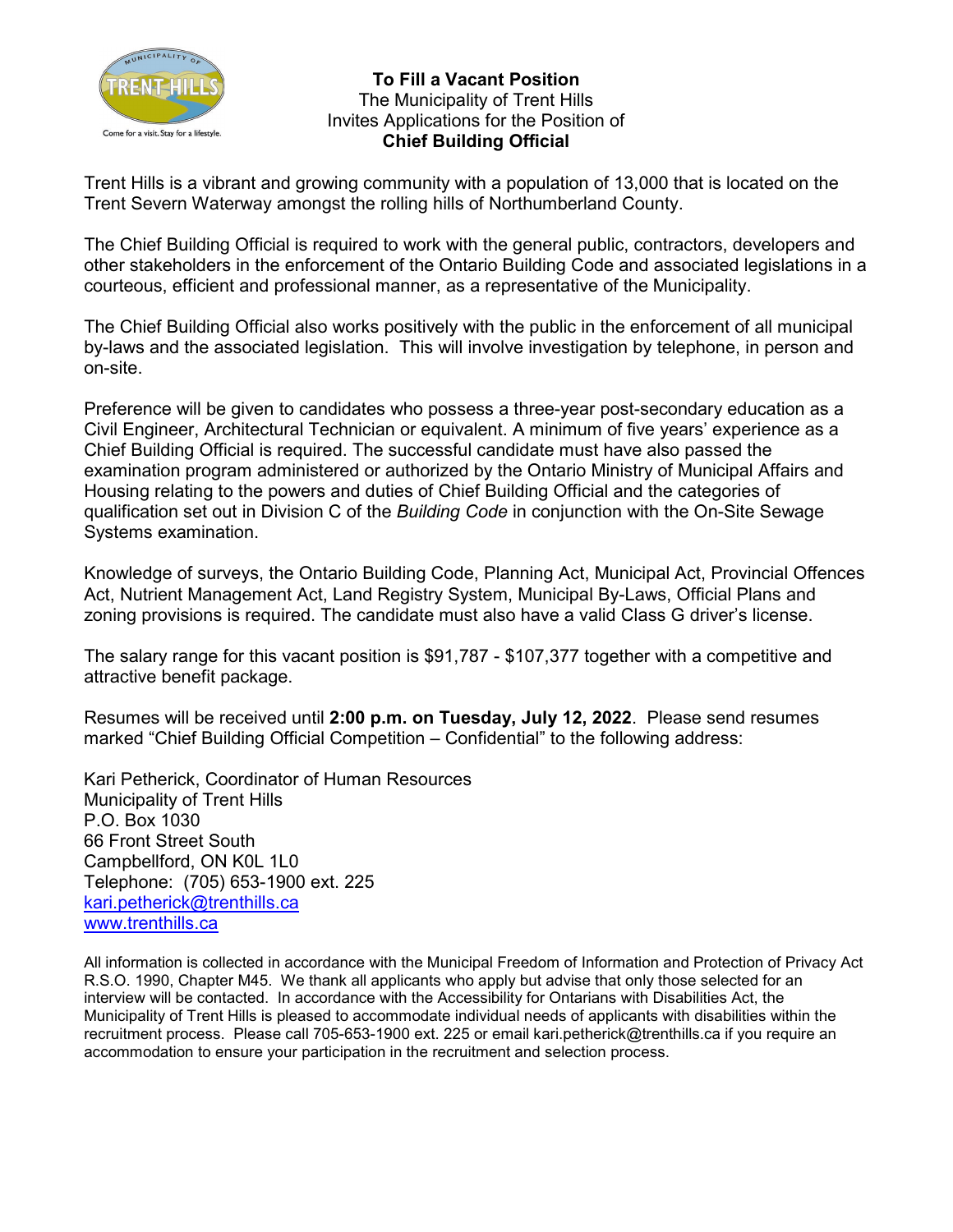

**Position:** Chief Building Official **Department:** Planning and Development, Building/By-Law Division **Reports to:** Director of Planning and Development

# **Position Summary:**

The Chief Building Official is required to work with the general public, contractors, developers and other stakeholders in the enforcement of the Ontario Building Code and associated legislations in a courteous, efficient and professional manner, as a representative of the Municipality.

The Chief Building Official also works positively with the public in the enforcement of all municipal by-laws and the associated legislation. This will involve investigation by telephone, in person and on-site. All prosecutions, court actions, enforcements and fine collection will be supervised and carried out by the Chief Building Official with assistance from the Building Officials/By-Law Officers.

### **Duties and Key Responsibilities:**

#### **Chief Building Official**

- Fulfill the statutory responsibilities of the Chief Building Official under the Ontario Building Code by executing the building permit and site inspection process to be carried out in the appropriate manner and directing the Deputy Chief Building Official in the same manner;
- Work to timelines established by the division with regard to service delivery;
- Liaison with other municipal, civic and provincial departments, municipal solicitor and municipal insurers to improve service delivery and promote risk management;
- Develop and take the lead in the creation of yearly education programs to promote building safety and education for the public with assistance from the Building Officials/By-Law Officers;
- Prepare an annual budget for the building division and by-law division;
- Provide expert testimony at court and or other tribunals as required;
- Focus on professional development in all facets of the position;
- Receive and review building applications, drawings and technical data. Issue building permit, collect fees, conduct inspections and issue orders as required. These duties to be carried out in accordance with the Ontario Building Code and all applicable laws and regulations. Direct and work with the Building Officials/By-Law Officers in carrying out these functions;
- Issue Northumberland County plumbing permits and collect associated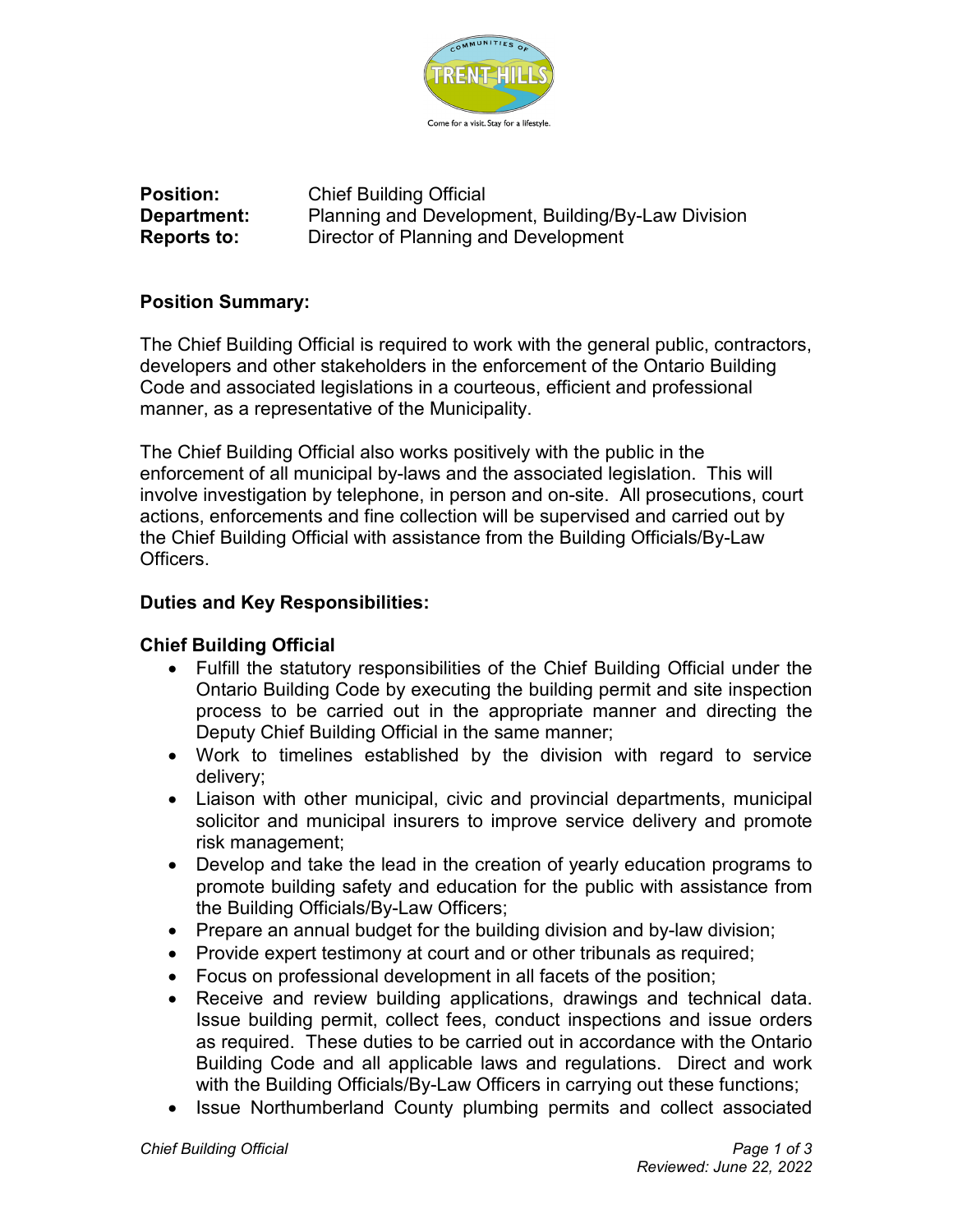fees;

- In conjunction with the Planning Department, review zoning requirements for permits and respond to zoning inquires from the pubic and solicitors;
- Collect municipal, County and school board development charges where applicable;
- Provide a monthly report to council on building activity and other investigations being carried out by the division;
- Maintain orderly division records including permit histories and detailed inspection reports;
- Develop effective policies and procedures for the department; and
- Other duties as assigned.

# **By-Law Enforcement/Property Standards**

- Enforce all Municipal by-laws including but not limited to the zoning bylaws, the property standards by-law, the parking by-law, the sign by-law on related complaints;
- Issue any permits or permissions required under the various by-laws and collect associated fees/fines;
- Issue any notices, prepare summons, lay charges, consult with legal counsel and follow up with reports on all by-law and property standards investigations:
- Provide assistance/advice to staff and council on all by-law matters;
- Inspect submit reports re: liquor licenses and special occasion letter and requests when required;
- Evaluation and advancement will be tied to professional development, productivity and customer service, particularly as it relates to the way the communities building base enhances the economic diversity of the community.

# **Human Resources Responsibilities:**

- Directly oversees and manages the Deputy Chief Building Official, Building/Fire Inspector(s) and By-Law Enforcement Officer;
- Maintains a work environment that promotes staff participation, teamwork and positive employee relations;
- Ensures high standard of work quality and organizational performance; and
- Participates in the interviewing, selection, hiring, scheduling, training and performance management of staff.